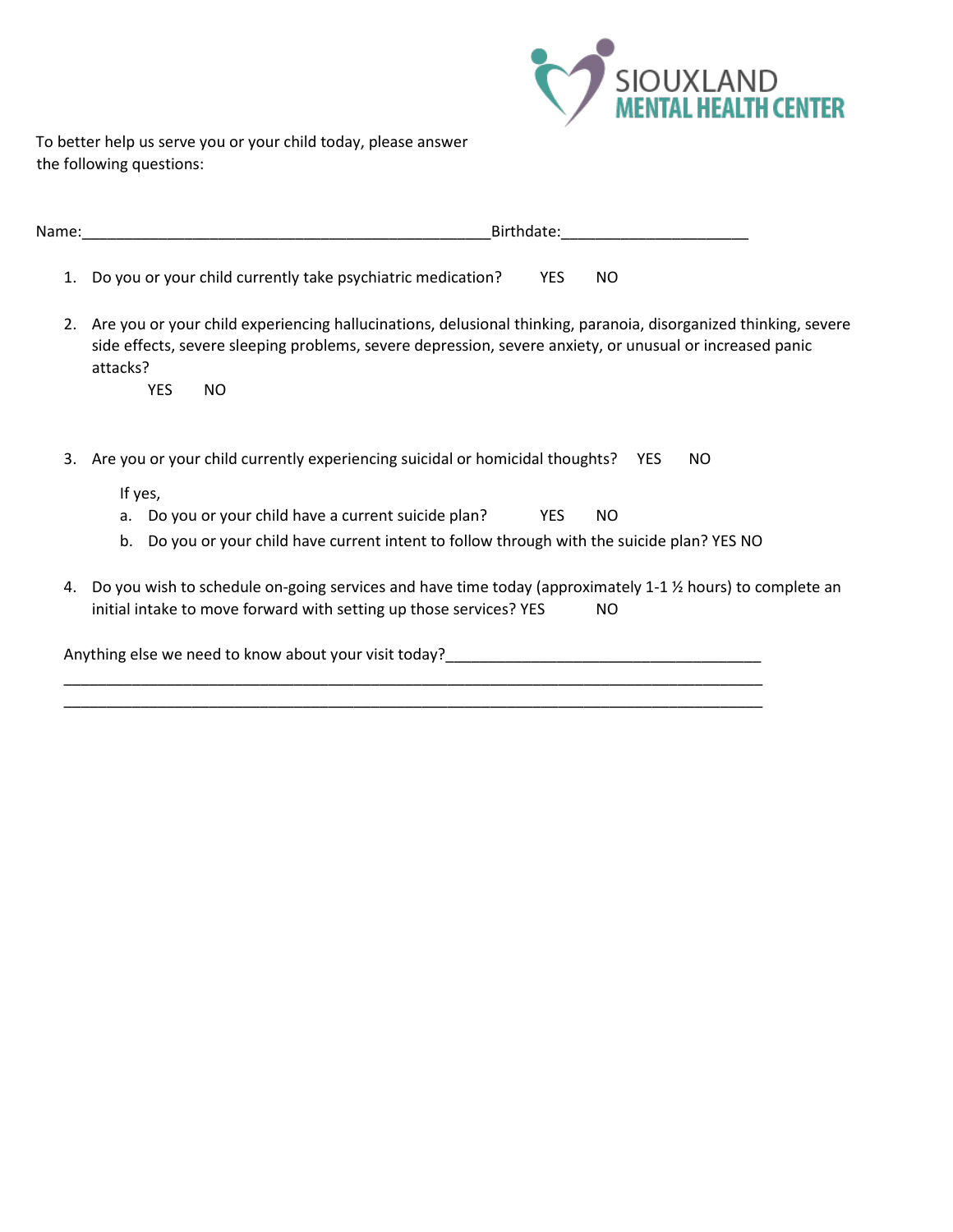# **SIOUXLAND MENTAL HEALTH CENTER NEW CLIENT INFORMATION Adult / Child**

| <b>Patient's Information:</b>                                                                       |  |  |  |  |                                   |
|-----------------------------------------------------------------------------------------------------|--|--|--|--|-----------------------------------|
|                                                                                                     |  |  |  |  |                                   |
|                                                                                                     |  |  |  |  |                                   |
|                                                                                                     |  |  |  |  |                                   |
|                                                                                                     |  |  |  |  |                                   |
|                                                                                                     |  |  |  |  |                                   |
| Is it okay to leave a voice mail message? Yes No                                                    |  |  |  |  |                                   |
|                                                                                                     |  |  |  |  |                                   |
| Is it okay to leave a voice mail message? Yes No                                                    |  |  |  |  |                                   |
|                                                                                                     |  |  |  |  |                                   |
|                                                                                                     |  |  |  |  |                                   |
| NOTICE: WE DO NOT TAKE OUT OF STATE MEDICAID                                                        |  |  |  |  |                                   |
|                                                                                                     |  |  |  |  |                                   |
| Do you have any family members seeing somebody here? Yes No                                         |  |  |  |  |                                   |
| If yes, who are they seeing? Doctor? ________________________________Therapist? ___________________ |  |  |  |  |                                   |
|                                                                                                     |  |  |  |  |                                   |
| Patient's relationship to emergency contact: ___________________________________                    |  |  |  |  |                                   |
| If under 18 or has a legal guardian (NEED PROOF), fill out guardian's information: ONLY LEGAL       |  |  |  |  |                                   |
| GUARDIAN CAN SIGN PAPERWORK: NO STEP-PARENTS, FAMILY MEMEBERS, OR FACILITIES.                       |  |  |  |  |                                   |
|                                                                                                     |  |  |  |  |                                   |
| Guardian's DOB: Guardian's SSN: Communication of Superintendies and Superintendies of SSN:          |  |  |  |  |                                   |
|                                                                                                     |  |  |  |  |                                   |
|                                                                                                     |  |  |  |  |                                   |
| Is it okay to leave a voice mail message? Yes No                                                    |  |  |  |  |                                   |
|                                                                                                     |  |  |  |  |                                   |
| Please list additional Parents/Guardians and the relationship to the child:                         |  |  |  |  |                                   |
|                                                                                                     |  |  |  |  |                                   |
|                                                                                                     |  |  |  |  |                                   |
|                                                                                                     |  |  |  |  | Employee initials: ______________ |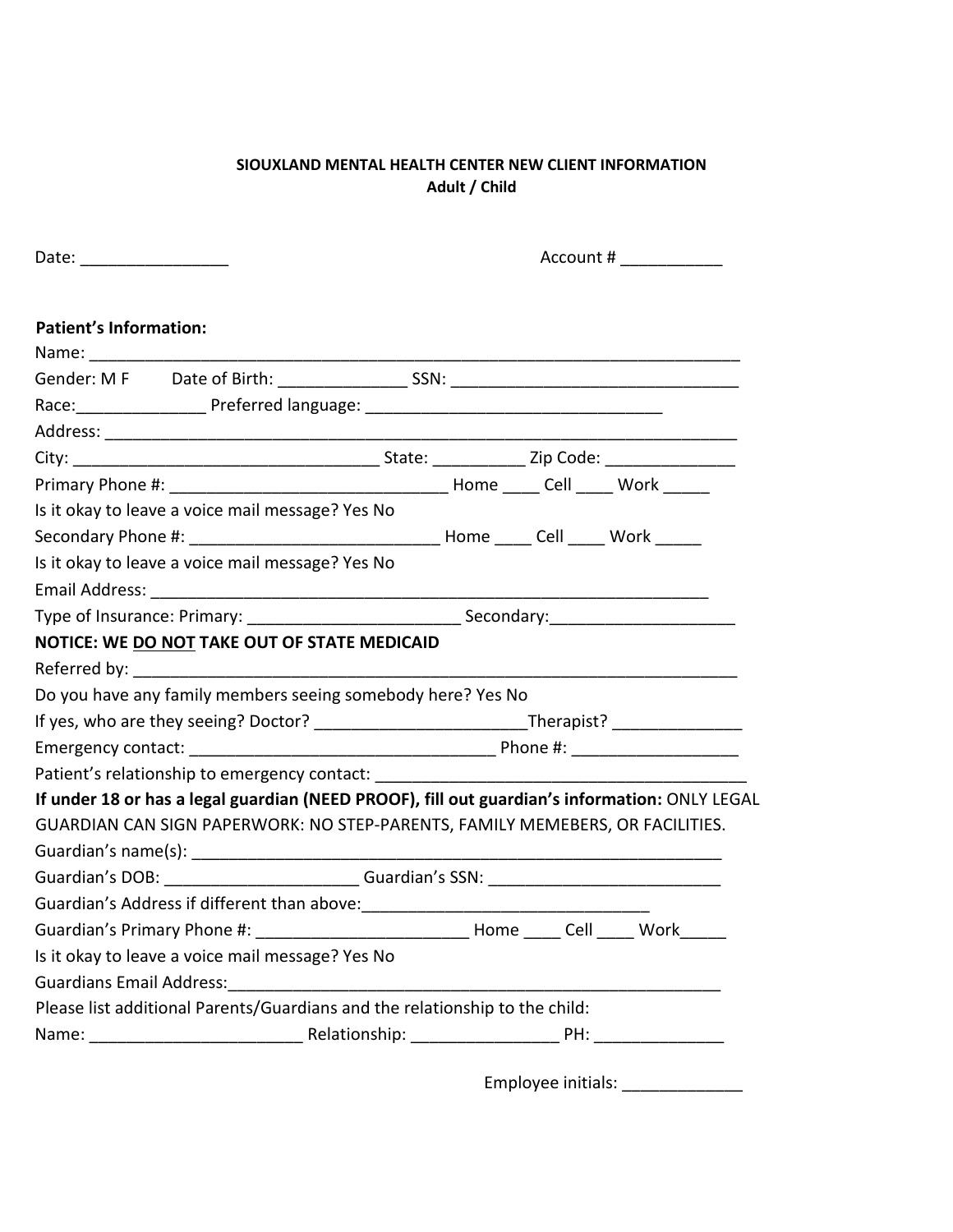

*Over the last 2 weeks, how often have you or your child been bothered by any of the following problems?* 0= Not at all: 1= Several days; 2= More than half the days; 3= Nearly every day

| 1. Little interest or pleasure in doing things 0 |  | $\Box \qquad \Box_1 \quad \Box_2 \quad \Box_3$ |  |
|--------------------------------------------------|--|------------------------------------------------|--|
| 2. Feeling down, depressed, or hopeless 0        |  | $\Box$ $\Box_1$ $\Box_2$ $\Box_3$              |  |
| 3. Feeling nervous, anxious or on edge 0         |  | $\Box \qquad \Box_1 \quad \Box_2 \quad \Box_3$ |  |
| 4. Not being able to stop or control worrying 0  |  | $\Box \qquad \Box_1 \quad \Box_2 \quad \Box_3$ |  |

*Over the past 1 month, have you or your child experienced the following?* Have you wished you were dead or wished you could go to sleep and not wake up?  $\Box$  Yes  $\Box$  No.

Have you had any thoughts of killing yourself?  $\Box$  Yes  $\Box$  No

Have you had any thoughts of wanting to harm others?  $\Box$  Yes  $\Box$  No. Over the past *3 months* have you or your child experienced the following?

| Have you made a suicide attempt?             | Have you done anything to harm yourself? |
|----------------------------------------------|------------------------------------------|
| $\Box$ $_{\text{Yes}}$ $\Box$ $_{\text{No}}$ | $\Box$ Yes $\Box$ No                     |

*Do you feel you are able to keep yourself/your child safe after leaving here today?* Yes No If  $\Box$  No,  $\Box$  describe safety concerns:

*Who referred you here today:* □Self □ Medical Staff □ Another Agency □ School Staff □ Other

*What services do you need today:*

 $\Box$  Crisis Intervention  $\Box$  Intake for Services  $\Box$  Other

*Are you willing to participate in any of the following services?*

- $\Box$  Therapy (Individual, Family, Group, Marital)
- Medication Management/Psychiatry
- $\Box$ Integrated Home Health
- $\square$  Community Support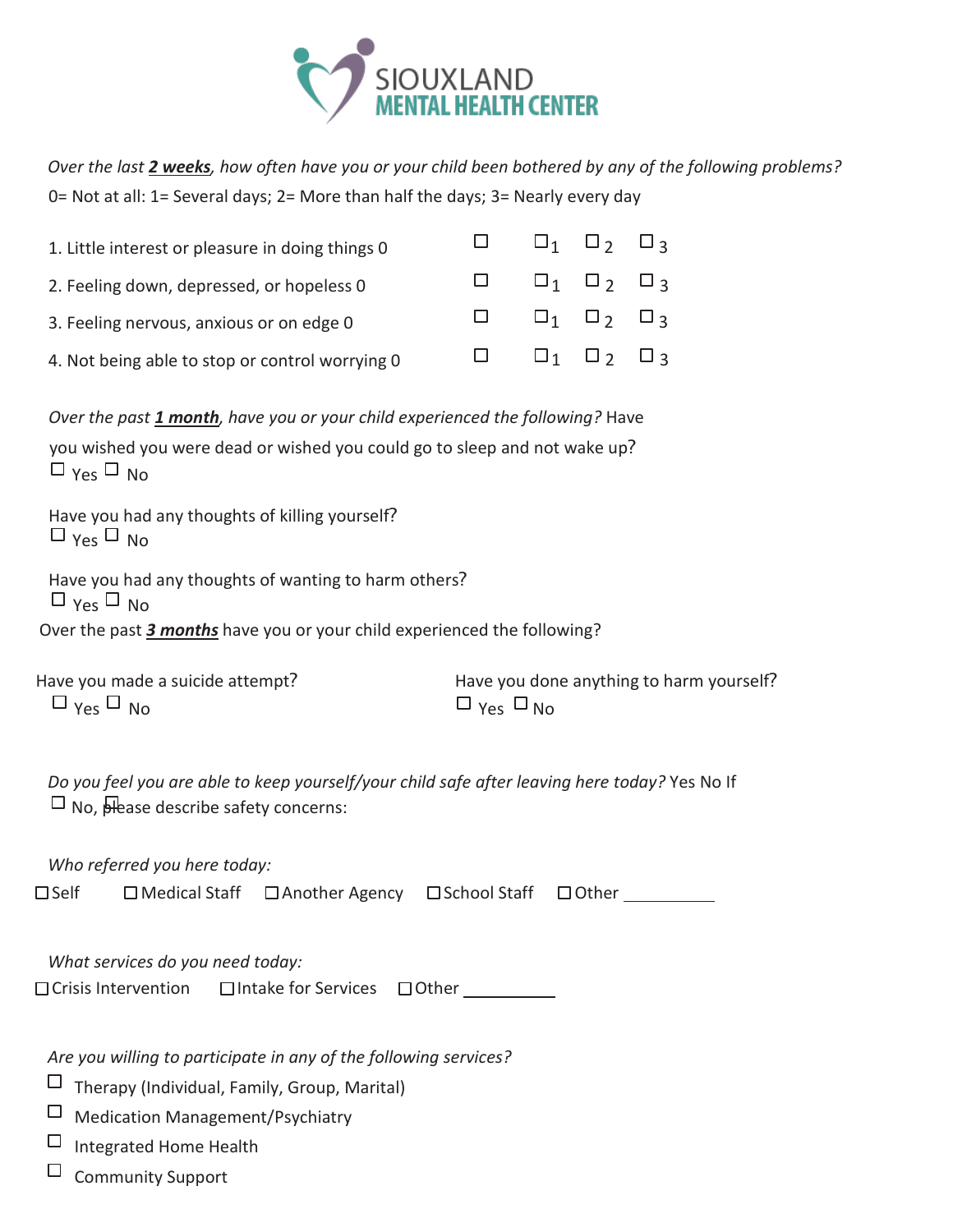# **CLIENT'S INFORMED CONSENT**

I have voluntary chosen to receive treatment services by Siouxland Mental Health Center. I understand that I may terminate services at any time.

I understand that psychotherapy is cooperative effort between me and my provider and I will work with my provider in a cooperative manner to resolve my issues.

I understand that during the course of my treatment material may be discussed with me that may be upsetting in nature and that this may be necessary to help me resolve my problems.

I understand that records and information collected about me will remain confidential and will only be released with a signed consent form in accordance with state laws regarding confidentiality. I understand that if I choose to have another person in with me during my appointment, they are privileged to the information that is disclosed during that appointment.

I understand that my records may be released in accordance with state and local laws in case in which a danger to self or others exists.

I understand that all the individuals participating in treatment are expected to conduct themselves in an appropriate and respectful manner. I understand that any aggressive, violent, or threatening behavior or violation of confidentiality may be the basis for exclusion from some or all services at Siouxland Mental Health Center.

I understand that I may be contacted by Siouxland Mental Health during my treatment to ensure continuity and quality of my treatment and/or after the completion of treatment, to assess the outcome of treatment. I have read and understand the basic rights of individuals as seen at Siouxland Mental Health. These rights include:

- 1. The right to be informed of the various steps and activities involved in receiving services.
- 2. The right to confidentiality under federal and state laws relating to the receipt of services.
- 3. The right to humane care and protection from harm abuse or neglect.
- 4. The right to make an informed decision on whether to accept or refuse treatment.
- 5. The right to contact and consult with counsel at my expense.
- 6. The right to select practitioners of my choice at my expense.

I understand that my provider, insurance representative, and primary care physician may exchange any and all information pertaining to my services, including retrieval of my medication history, to the extent such disclosure is necessary for claims processing, case management, coordination of treatment, quality assurance or utilization review purposes.

I understand that I can revoke my consent at any time, except to the extent that treatment has already been rendered or that action has been taken in reliance on this consent, and that if I do not revoke this consent, it will expire automatically one year after discharge of treatment.

# **Client Acknowledgement and Consent to Privacy Notice**

I have received an orientation to the Center, which has explained the policies and procedures, and I consent to Siouxland Mental Health Center privacy notice, a copy of which has also been made available to me. By signing below, I acknowledge I have read and understand the above information.

\_\_\_\_\_\_\_\_\_\_\_\_\_\_\_\_\_\_\_\_\_\_\_\_\_\_\_\_\_\_\_\_\_\_ \_\_\_\_\_\_\_\_\_\_\_\_\_\_\_\_\_\_\_\_\_\_\_\_\_\_\_\_\_\_\_\_\_\_\_\_

Print name of client **Signature of client**/guardian

Date: \_\_\_\_\_\_\_\_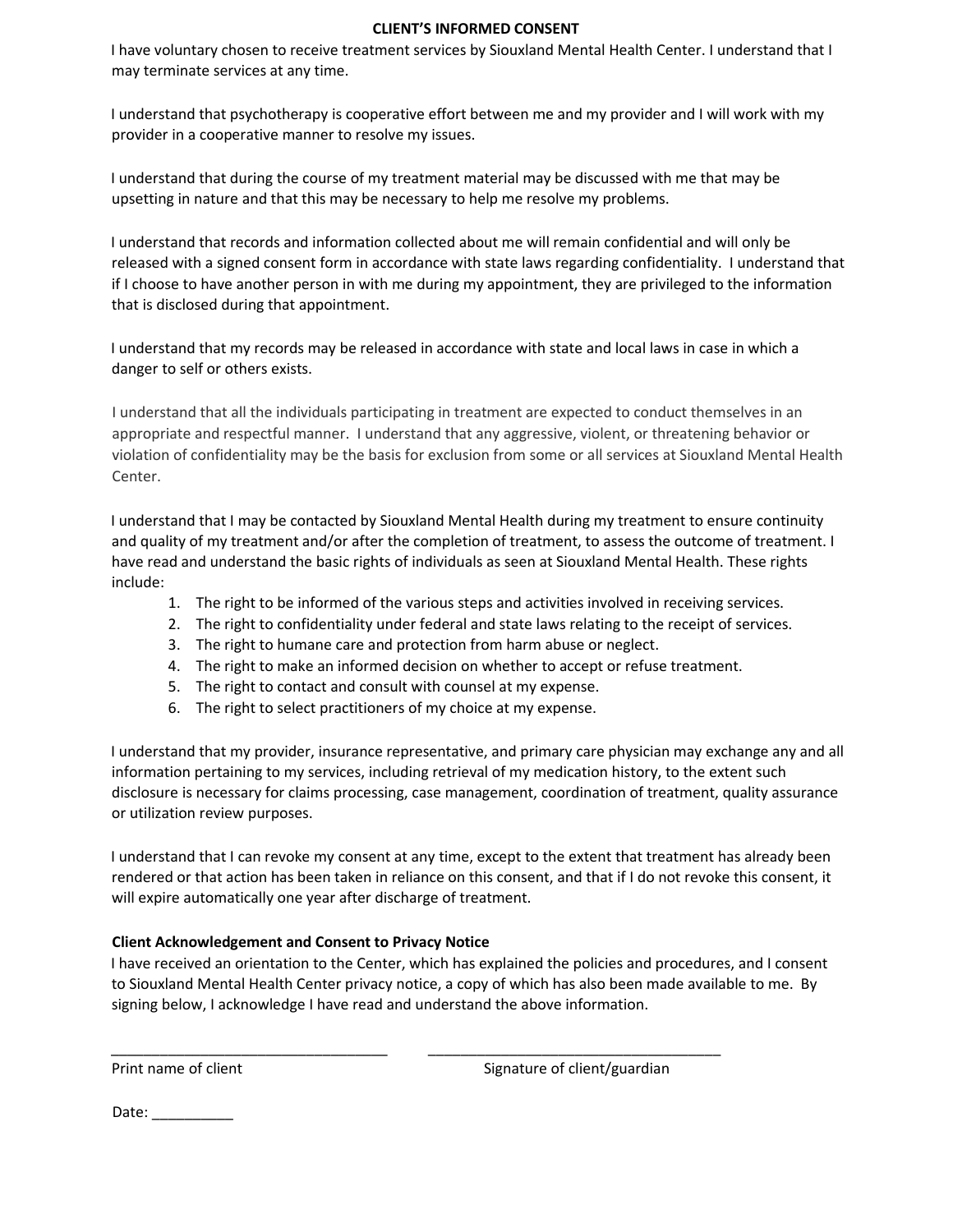| <b>INSURANCE</b><br><b>Primary Insurance:</b>                       | NOTICE: WE DO NOT TAKE OUT OF STATE MEDICAID                                                                   |
|---------------------------------------------------------------------|----------------------------------------------------------------------------------------------------------------|
|                                                                     |                                                                                                                |
| Gender of the cardholder: _______________                           |                                                                                                                |
|                                                                     | Certificate (ID) #: ________________________________Group #: ___________________                               |
| WE DO NOT TAKE OUT OF STATE MEDICAID<br><b>Secondary Insurance:</b> | Name of insurance company: example and a series of the series of the series of the series of the series of the |
|                                                                     |                                                                                                                |
|                                                                     |                                                                                                                |
|                                                                     |                                                                                                                |
|                                                                     | Cardholder's social security # Place of employment: ____________________________                               |

You are required to provide Siouxland Mental Health Center with any changes to your insurance coverage as they occur. If this is not provided, you will be financially responsible for the services that were provided to you. In the event your insurance company pays you directly, you are responsible to reimburse Siouxland Mental Health Center for the amount that your insurance company pays you. All payments made to Siouxland Mental Health Center must be by cash, debit/credit card or check.

I understand that this will become a part of my service record; information accumulated in the record may be confidentially reviewed by the accrediting agency for Siouxland Mental Health Center. *I authorize Siouxland Mental Health Center to file an insurance claim and receive the payment for services rendered on my behalf.* Some insurance coverage requires copayment and/or a deductible portion, which is due at the time of service.

Print name of client  $\qquad \qquad$  Signature of client/guardian

Date: 1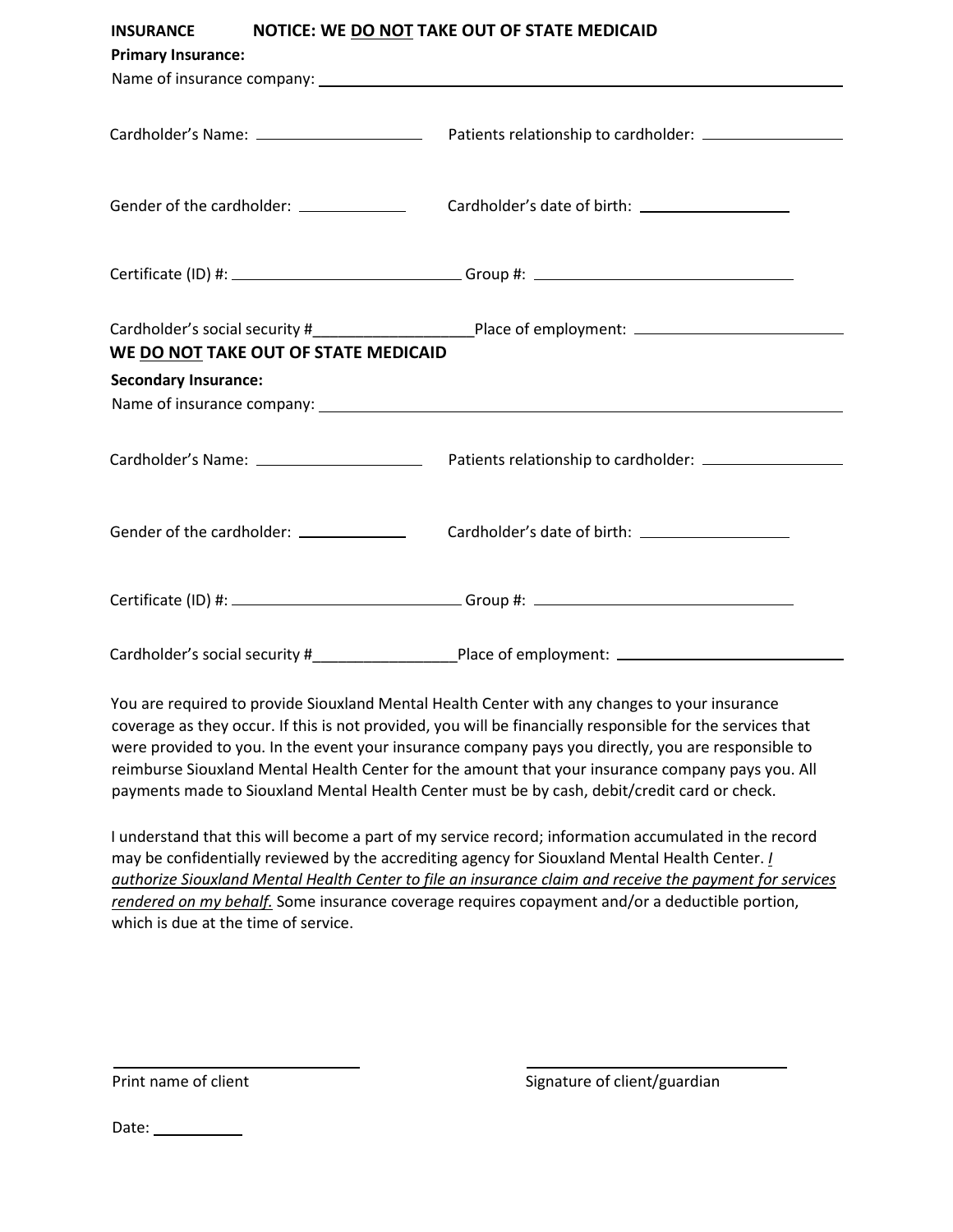# **No-Call No-Show Policy** as of April 09, 2018

New patients (new psych evaluations and new therapy). After one no-call no-show appointment, you will need to attend group at least once to be able to reschedule. You can come in and sit in the lobby and wait for a cancellation to be seen. In order to reschedule you will need to attend group.

Established patients (psych and therapy): After two no-call no-show appointments with either psychiatry or therapy or combined, you will lose your scheduling privileges and will be referred to group. Once you have attended one group session, you will be able to schedule again. You can come and sit in the lobby and wait for a cancelation to be seen. In order to reschedule you will need to attend group.

It is the policy of Siouxland Mental Health Center that if you miss a schedule psychiatric or therapy appointment, you run the risk of being charged. If it is an initial intake appointment with a therapist or a psychiatric evaluation that is missed without canceling in 24 hours in advance, the charge will be \$50.00. If it is a medication check or a therapy appointment that is missed without canceling 24 hours in advance the charge will be \$25.00. The patient will be responsible for paying this fee.

**If you cannot make your appointment, please give us at least a 24 hour notice and with that notice, this will not be considered a no-call no-show appointment.** 

Print name of client  $S$  signature of client/guardian

Date: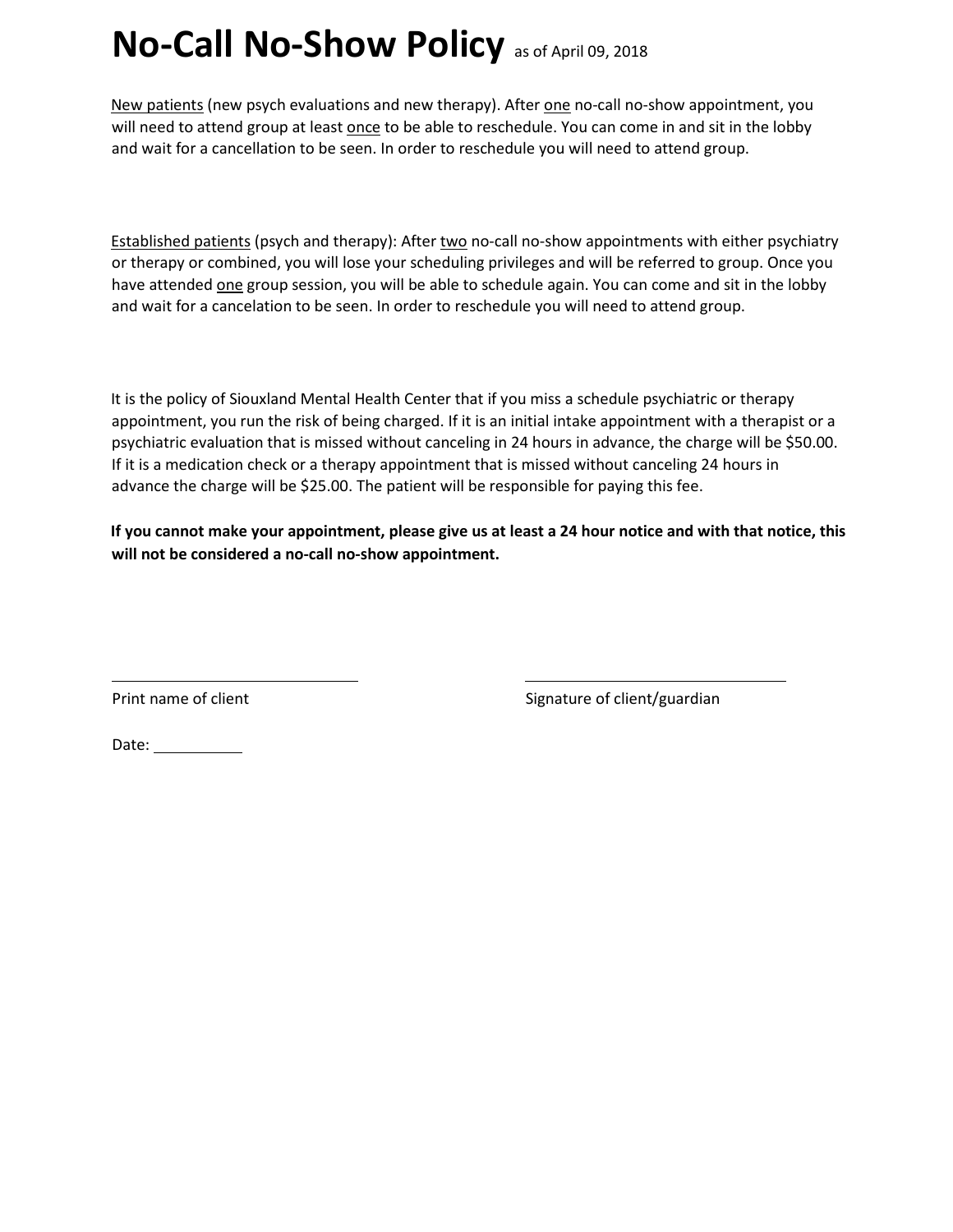## **CONSUMER RIGHTS AND RESPONSIBILITIES**

Consumer Rights Policy. The policy of Siouxland Mental Health Center is that all consumers will receive treatment subject to the following protection:

- 1. Each consumer has the right to participate in the development of his/her treatment/service plan.
- 2. Services are made available to all Woodbury County residents on an equal basis.
- 3. Each consumer has the right to assume that all treatment information will be held in confidence and will not be released to anyone unless one of the following situations exists:
	- a. Written request is made by a consumer to released portion of file information.
	- b. That a court order requires submission of certain file materials.
	- c. That, in the opinion of the professional staff members of center, a life-threatening situation exists.
- 4. Each consumer of the Center has the right to be fully informed about any risks that might be entailed in the treatment or as the result of research studies.
- 5. Each consumer of the Center has the right to expect treatment with dignity and respect and without unnecessary invasion of privacy.
- 6. Each consumer has the right to refuse treatment.
- 7. Each consumer has the right to treatment with as little delay as possible.
- 8. Only information that is needed to assist the center's professional staff and their treatment process will be obtained from a consumer/guardian.
- 9. Each consumer has the right to be treated in the least restrictive setting possible.
- 10. Each consumer has the right to express his/her opinion concerning the services delivered at the center.
- 11. Consumers of Siouxland Mental Health Center, and their guardians, have the right to appeal any policy, procedure, or action of Siouxland Mental Health Center in order to adequately protect the consumer's rights.
- 12. I have voluntarily chosen to receive treatment services by Siouxland Mental Health Center. I understand that I may terminate services at any time.

### Procedure:

- a. First, the consumer/guardian should attempt resolution with their primary staff.
- b. If the issue is not resolved within fourteen days, written statements from the consumer/guardian and the staff person will be submitted to the staff person's immediate supervisor.
- c. If the issue is still not resolved, letters from the consumer/guardian, staff, and supervisor and to the Chief Executive Officer will be sent to the Chairperson of the Board of Directors for review by the Executive Committee of the Board. The Executive Committee will review the appeal at the next regularly scheduled Executive Committee meeting. The Chair of the Board of Directors will respond to all parties, in writing, within 30 days of the Executive Committee Meeting.

Consumer Responsibilities: I understand that in addition to having the rights listed above, I also agree to abide by the following responsibilities. I understand that failure to do so can result in my discharge from services.

- 1. I will take my medication as prescribed by the doctor to be the best of my ability.
- 2. I will attend all scheduled appointments with my providers. If I cannot attend, I will call 24 hours in advance to cancel.
- 3. I will attempt to fulfill the goals I have set my service plan to the best of my ability or, notify my provider if I feel the goal is no longer appropriate.
- 4. I will treat my worker respectfully in the same manner that I would like to be treated.
- 5. I will refrain from abusing drugs and alcohol to the best of my ability.
- 6. I will contact my provider on a regular basis.
- 7. I understand that it will be necessary for me to sign documents in order to continue to receive services with Siouxland Mental Health Center.

Date: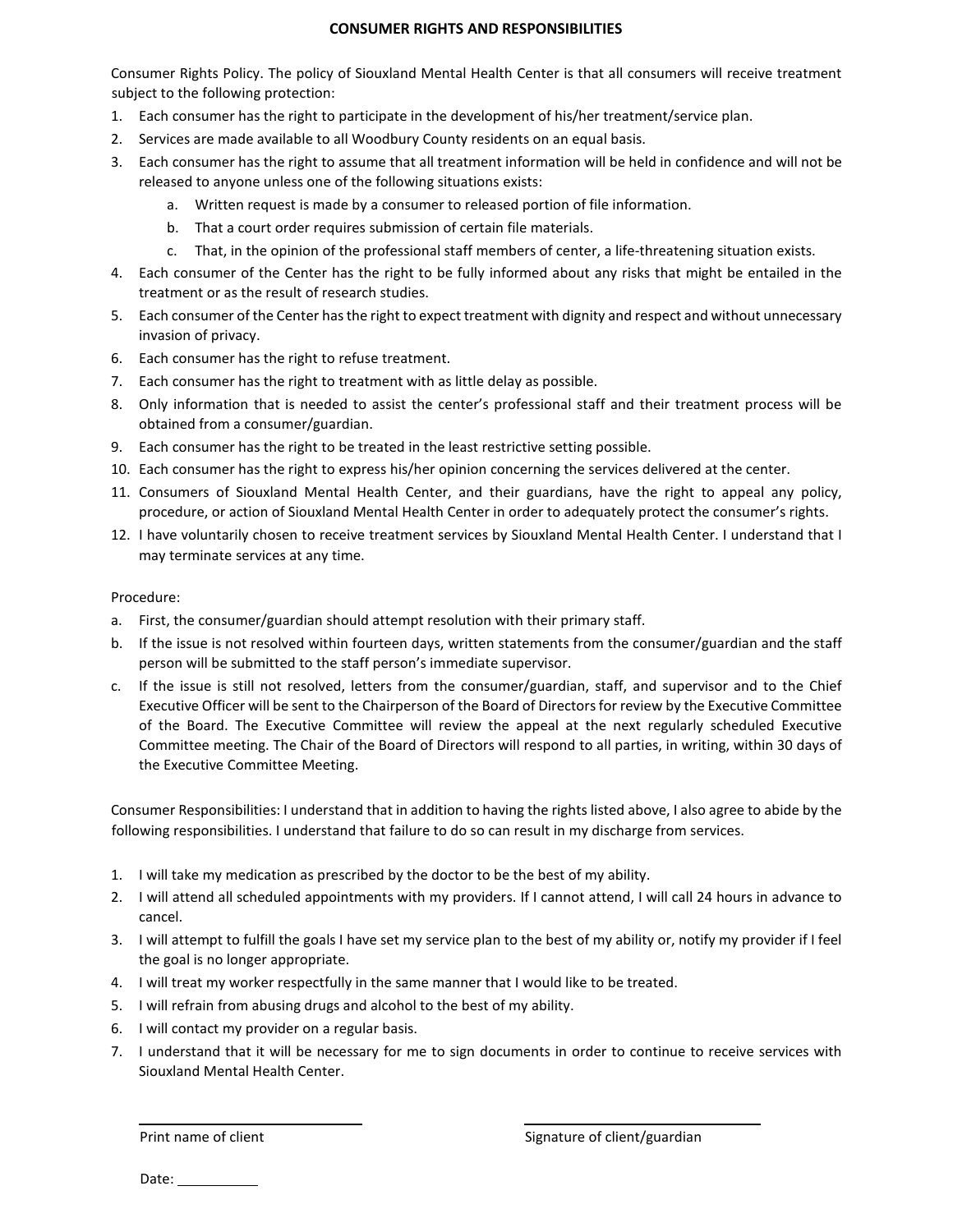# **PSYCHIATRIC ADVANCE DIRECTIVE NOTIFICATION FORM**

Do you have a Psychiatric Advance Directive Form or a Durable Power of Attorney for Medical Care Form?

Yes No

If yes, do you wish to provide a copy to Siouxland Mental Health?

Yes No

Copy provided to intake person?

Yes No

# **PRIMARY CARE PHYSICIAN FORM**

NAME OF PHYSICIAN: University of the state of the state of the state of the state of the state of the state of the state of the state of the state of the state of the state of the state of the state of the state of the sta

I want you to contact my Primary Care Physician

I do not want my Primary Care Physician contacted

I do not have a Primary Care Physician

Print name of client  $\qquad \qquad$  Signature of client/guardian

Date: \_\_\_\_\_\_\_\_\_\_\_\_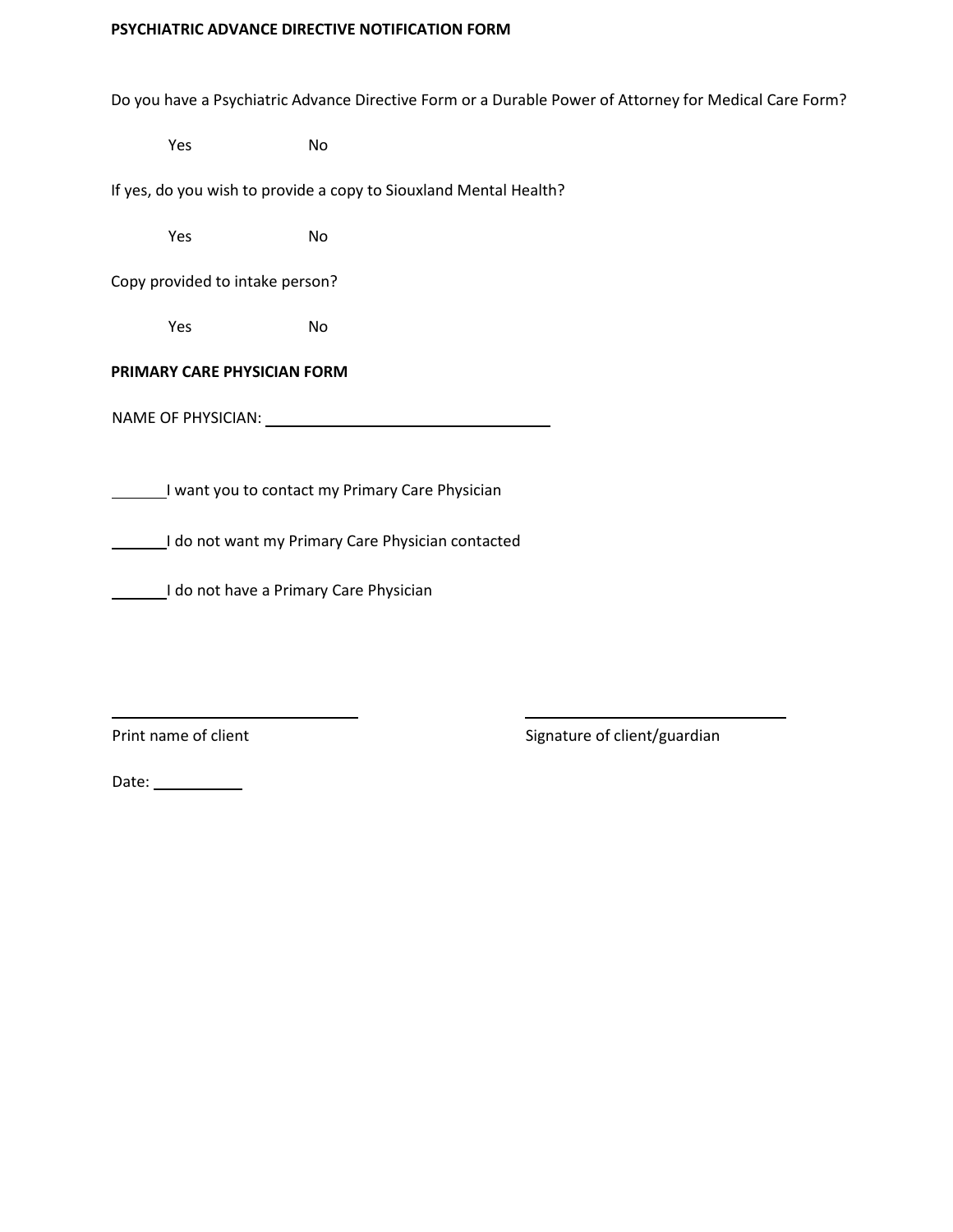# **Siouxland Mental Health Center Informed Consent for Virtual Care Services**

**Client Name:** <u>**Date of Birth: Date of Birth**: **Date of Birth: Date of Birth: Date of Birth: Date of Birth: Date of Birth: Date of Birth: Date of Birth: Date of Birth: Date of Birth: Date of Birth: D</u>** 

Virtual care is the delivery of behavioral health services using interactive audio and visual electronic systems between a provider and a client that are not in the same physical location. These services may also include electronic prescribing, appointment scheduling, communication via email or electronic chat, electronic scheduling, and distribution on education materials.

# **The potential benefits of virtual care services are**:

- Reduced wait time to receive behavioral healthcare
- Avoiding the need to travel to psychiatrist or therapist office

# **The potential risks of virtual care services include, but are not limited to**:

- A virtual care session will not be exactly the same and may not be as complete as face-to-face service.
- There could be some technical problems (video quality, internet connection) that my affect the virtual care session and affect the decision making capability of the provider.
- The provider may not be able to provide medical treatment using the interactive electronic equipment nor provide for, or arrange for emergency care that you may require.
- A lack of access to all the information that might be available in a face-to-face visit, but not in a virtual care session, may result in errors in judgement.
- Delays in medical evaluation and treatment may occur to deficiencies or failures of the equipment.
- Siouxland Mental Health Center utilizes software that meets the recommended standards to protect the privacy and security of the virtual care session. However, Siouxland Mental Health Center cannot guarantee total protection against hacking or tapping into the virtual care session by outsiders. The risk is small, but it does exist.

# **Alternatives to the use of telehealth behavioral services**:

• Traditional face-to-face sessions.

# **Client's Rights**:

- 1. I have the right to withhold or withdraw consent at any time without affecting my right to future care or treatment or risking the loss or withdrawal of any program benefits to which I would otherwise be entitles.
- 2. The laws that protect the confidentiality of my medical information also apply virtual care services.
- 3. I have been explained and understand the potential risks from virtual care services.
- 4. I understand that virtual care services may not be as complete as face-to-face services. I also understand that if my provider believes it would be better served by another form of virtual care services I will be referred to a provider who can provide such services in my area. Finally, I understand that there are potential risks and benefits associated with any form of behavioral health services and that despite my efforts and the efforts of my provider, my condition may not improve and in some cases get worse.
- 5. I understand that I may benefit from virtual care services, but that results cannot be guaranteed or assured.
- 6. I understand that I have a right to access my medical information and copies of medical records in accordance with the Health Insurance Portability and Accountability Act of 1996.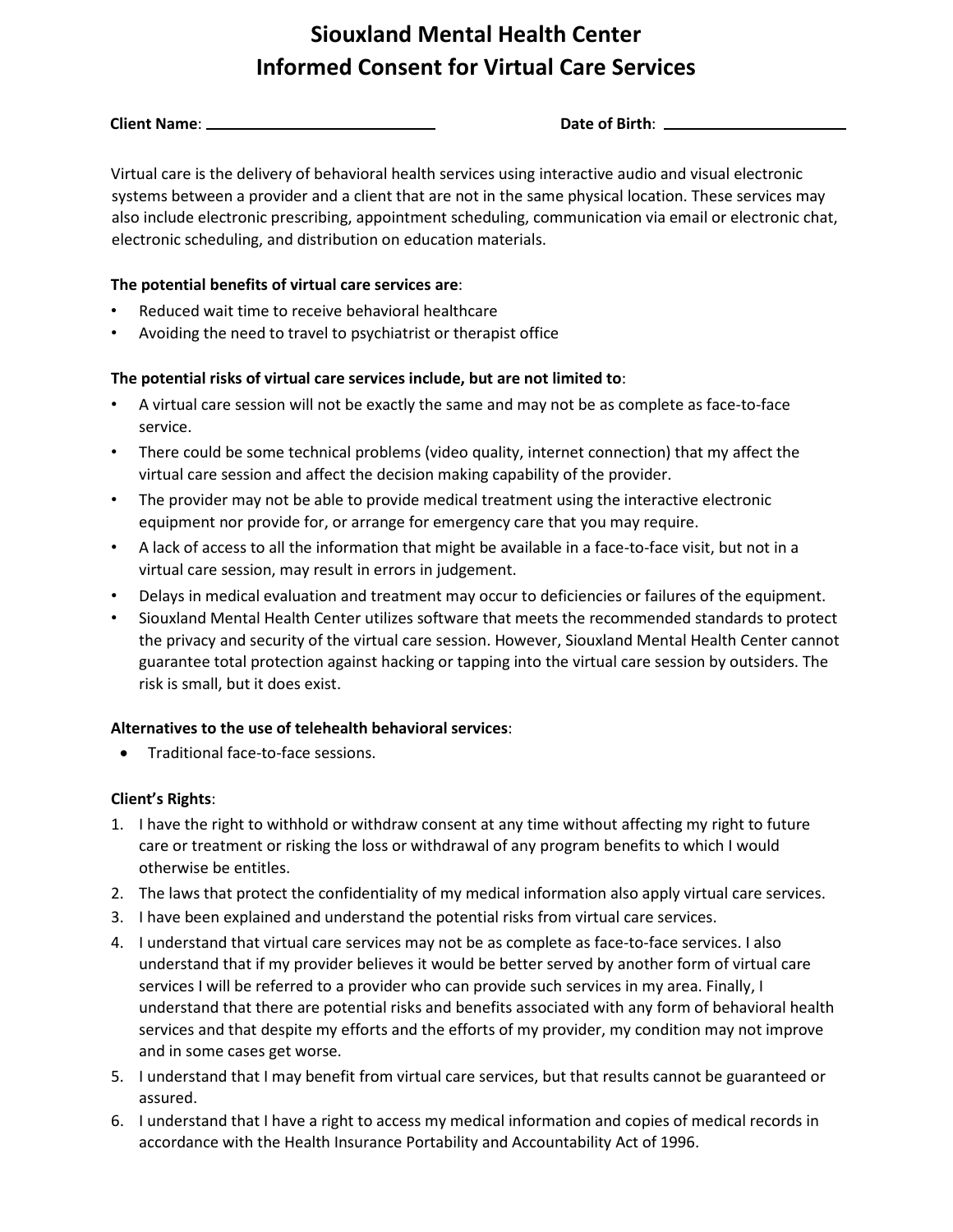# **Client's Responsibilities**

- I will not record any virtual care sessions. I understand that my provider will not record any virtual care sessions.
- I will inform my provider if any other person can hear or see any part of our session before the session begins. My provider will ensure that no other person can hear or see any part of our session before the sessions begins.
- I understand that I, not my provider, am responsible for the configuration of any electronic equipment used on my computer that is used for virtual care services. I understand that it is my responsibility to ensure the proper functioning of all electronic equipment before my session begins. I understand that my provider determines whether or not the condition being diagnosed and/or treated is appropriate for a virtual care encounter.
- I can change my mind and stop using virtual care services at any time, including the middle of a video visit. This will not make any difference to my right to ask for and receive health care.

# **Patient Consent to the Use of Telehealth behavioral services**

I hereby consent to engaging in virtual care services with Siouxland Mental Health Center as a part of my behavioral health care. I understand that virtual care services includes the practice of health care delivery, diagnosis, consultation, treatment, transfer of medical data, and education using interactive audio, video, or data communications. I have read and understand the information provided above regarding virtual care services.

Signature of Client/Client Representative **Example 20 and Series** Date

Relationship to client if representative

Staff Reviewing Form with Client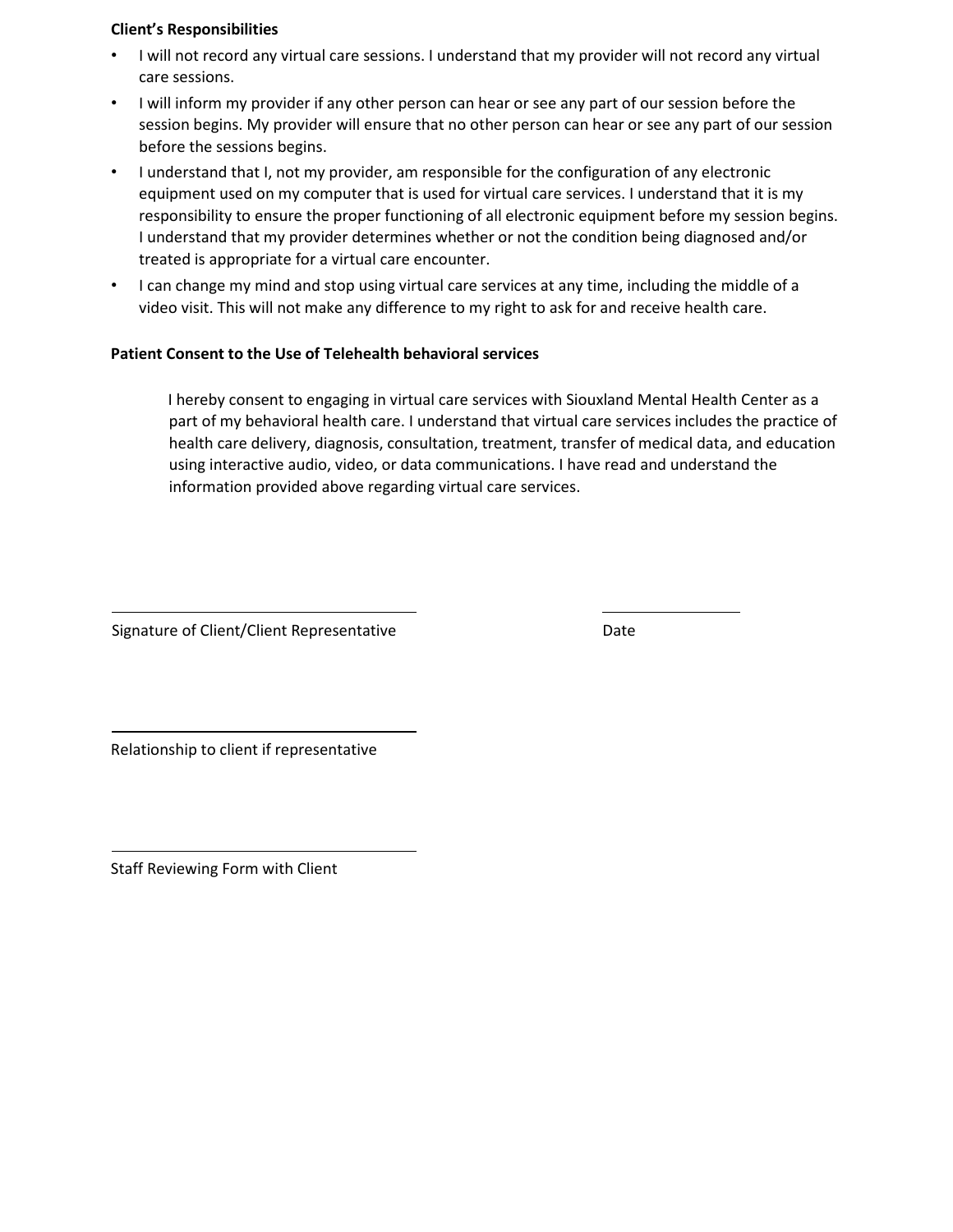# **Email Authorization**

Siouxland Mental Health Center offers its clients the ability to communicate with certain members of their care team via email. Both the client and Siouxland Mental Health Center must enter into an agreement for this.

# **Privacy and Security of E-mail**

*Siouxland Mental Health Center cannot and does not guarantee the privacy or security of any messages being sent via email.* There is the potential that these messages can be intercepted and read by others when sent through the internet. If this is of concern to you, you should not communicate with Siouxland Mental Health Center via e-mail.

Additionally, you should be aware of and understand that if you use an e-mail provided by your employer, any messages sent or received on your employer's system may be viewed by your employer.

This document along with Siouxland Mental health Center's "Notice of Privacy Practices" constitutes a notice of privacy practices for email use.

# **Keeping Records of E-mail**

E-mail communications will be documented in an electronic note maintained in your medical record chart.

# **Authorization to Use E-mail**

I have been informed and understand the risks and procedures involved with using email. I agree to the terms listed on this form and hereby voluntarily request, consent to, and authorize the use of e-mail as one form of communication with Siouxland Mental Health Center.

You will be given a copy of this signed form to keep for your records

Client Name

Signature of Client or Representative Date Date

Relationship to Client (if applicable)